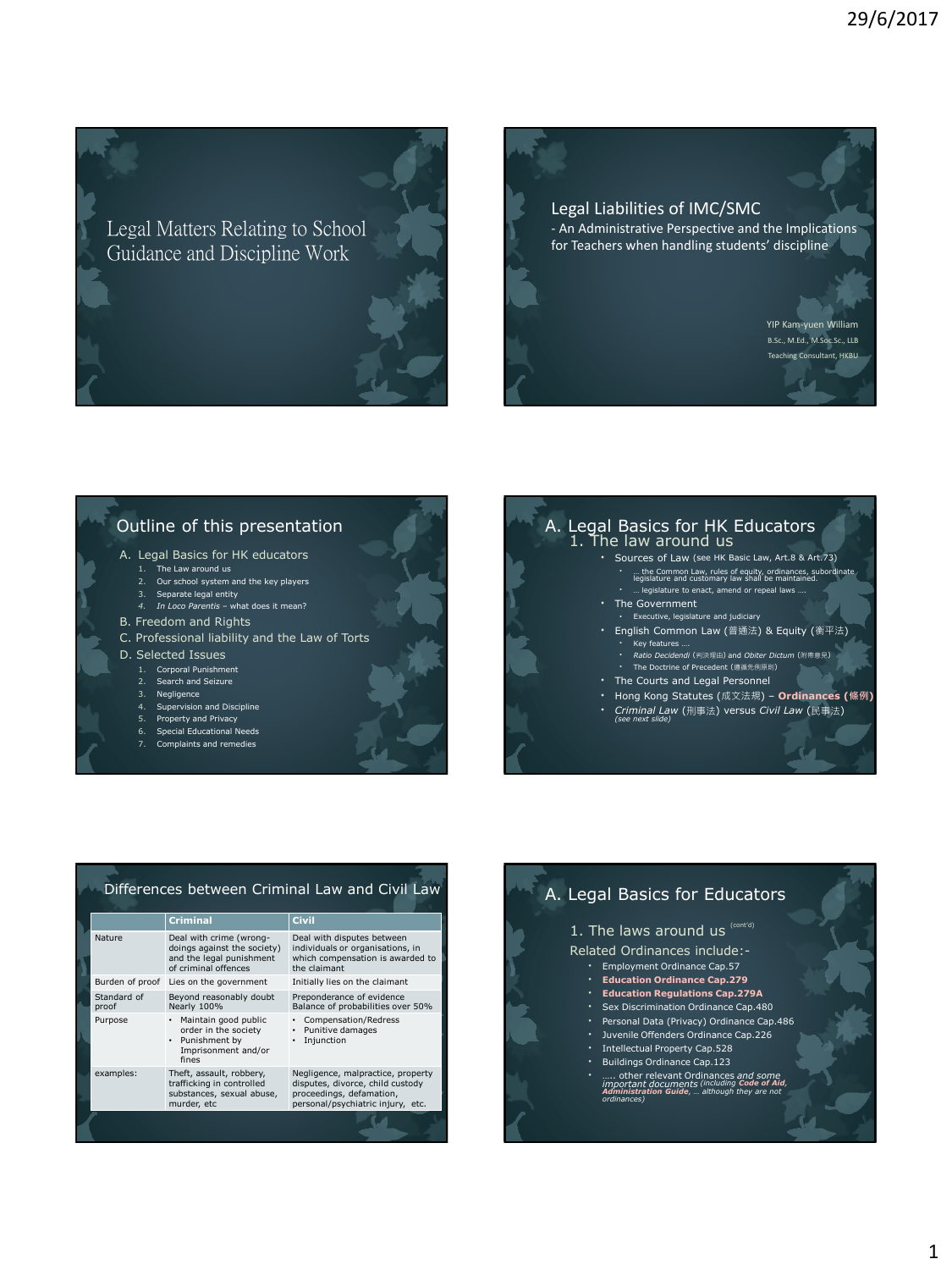### A. Legal Basics for Educators

1. The laws around us  $(cont<sup>d</sup>)$ 

Other very important sources:-

- Code of Aid
- Compendium to Code of Aid
- Supplement to Code of Aid
- Administration Guide
- Code for the Education Profession of Hong Kong

**What are their status in the eyes of the law?**

#### A. Legal Basics for Educators

#### 2. School system and the Key Players

- Types of school *(funding mode, levels, … etc.)*
- Governing bodies
- School Premises *(see Cap.279 & 279A)*
- Education Bureau + Regional Education Office
- School Sponsoring Body (SSB)
- **School Management Committee (SMC)** and **Incorporated Management Committee (IMC)**
- PRINCIPALS, teachers, parents and STUDENTS
- Other players SSW, EP, PSLO, ….

### A. Legal Basics for Educators

2. School system and the Key Players  $\frac{1}{2}$ 

#### Education Ordinance (Cap 279)

Section 32 Management committee to manage school Section 40AD Incorporated management committee to<br>manage school Section 58 Functions of principal

" *Principals are responsible for discipline … have authority over … pupils"*

Section 74 Power of Permanent Secretary to order<br>attendance at primary or secondary school

### A. Legal Basics for Educators

#### 3. *Separate legal entity*

- the IMC shall be responsible for any legal liability relating to management of the school.
- managers shall not incur any legal liability in respect of anything done in the performance of their function as a manager if they have acted in good faith.
- insurance policy to indemnify the liability of IMCs and their managers from any claims against their wrongful acts in performing their duties in school management.
- management liability, vicarious liability and employment practices liability."

### A. Legal Basics for Educators

#### 4. *In Loco Parentis (*替代家長*)*

- Latin meaning "in the place of a parent"
- " … *the schoolmaster was bound to take such care of his boys as a careful father would take of his boys, and there could not be a better definition of the duty of a schoolmaster.*"
	- see *Williams v Eady (1893)* for details

T.

- Often refer to the legal responsibility of a person or organization to take on some of the functions and responsibilities of a parent
- It also allows schools to act in the best interests of the students as they see fit …

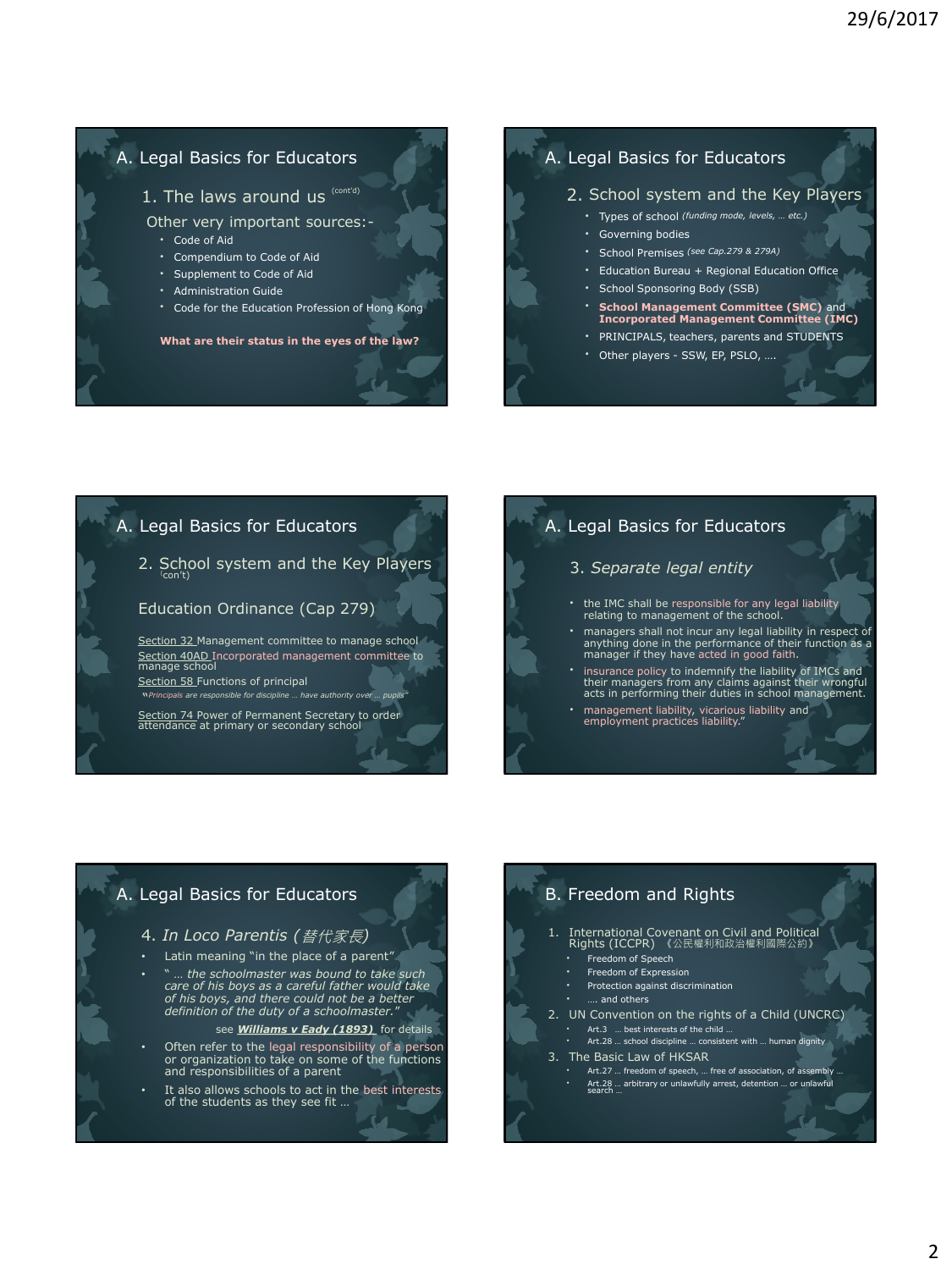## C. Professional Liability and The LAW of TORTS

- What is a Tort (侵權法)? Intentional Torts (ass
- **Negligence Liability (疏忽責任)** Defamation
- Protection Against Lawsuits
- You and the IMC
- Other related Torts
	- Occupiers' liability
- Vicarious liability
- **Insurance** 
	- Mandatory *(can you name a few?)* Top-ups *(these are IMC's discretion)*

### D. Selected Issues

- 1. Corporal Punishment
- 2. Search and seizure
- 3. Negligence
- 4. Supervision and Discipline
- 5. Property and Privacy
- 6. Special Educational Needs
- 7. Complaints and remedies

## *1. Corporal Punishment*

- In school context, corporal punishment may be defined as the use of such physical contact as striking, paddling, or spanking of a student by an educator.
	- *Ingraham v Wright (1977)*
- *The court said "… cruel and unusual punishment … in violation of human rights"*
- Corporal punishment is **strictly prohibited** in Regulation 58 of the Education Regulations (教育條例) 1971 (amended 1991):
- *"No teacher shall administer corporal punishment to a pupil."* • *A myth: School Principal or his/her delegate, usually discipline master may administer. Right or Wrong!*
- 
- *The law clearly states that no degree or kind of corporal punishment is acceptable or lawful.*

## *2. Search and Seizure*

#### • *General principles*

- *(see School Administration Guide for details)*
	- *Delegated authority Reasonable, appropriate and lawful*
	- *Consent*
	- *Child's dignity and privacy*
	- *Police School Liaison Officer*
- *Legal advisor*
- *Search of a student's belongings*
	- *Privacy issue, NOT recommendable unless it is inevitable and judged to be lawful*
- *Search of a student's body*
	- *Highly NOT recommendable*

### *2. Search and Seizure (con't)* 1. Balance between the student's right to privacy and the need to maintain school safety. 2. Reasonable Suspicion • *In loco parentis –* in the place of a parent • *New Jersey v T.L.O. (1985)*

- 3. Probable Cause and Student Consent
- 4. Individual versus Random Searches
- 5. Preventive Search

*Ehlenberger (2002) "Understanding the Law" Pages 31-35 , Educational Leadership, Volume 59 Number 4*  T.

# *3. Negligence*

- It is classified under the **Law of Torts**  and it is generally accepted as the most wide-ranging among the numerous torts.
- *Claimant (C) v Defendant (D)*
- Civil proceedings (民事訴訟)
- The main purpose is for compensation
- In order to be successful in a negligence claim, the claimant *(C)* must prove:
	- 1. D owed C a duty of care;
	- 2. D was in breach of that duty; 3. the breach of that duty caused damage and;
	- 4. the damage was not too remote (foreseeable).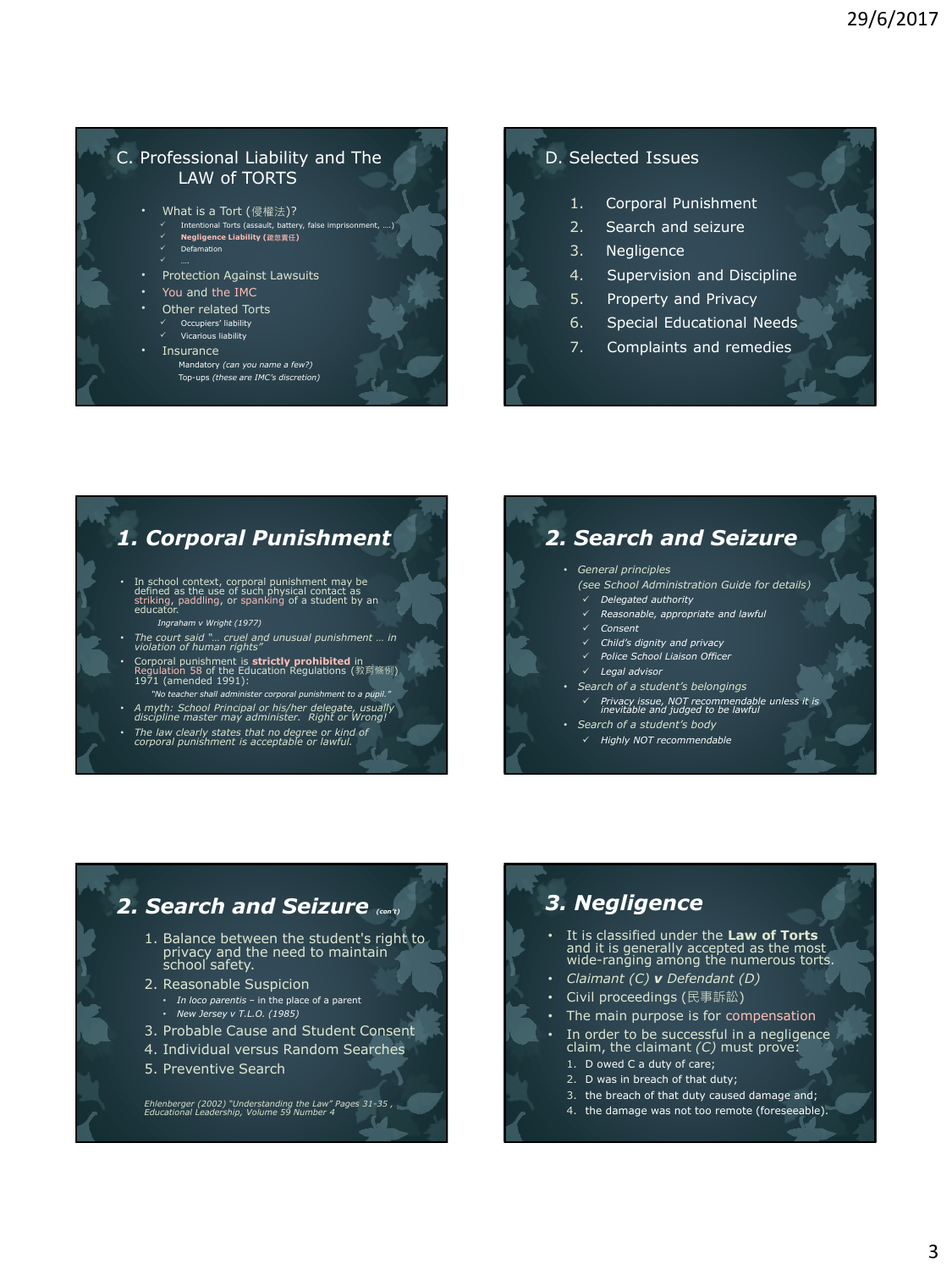## *3. Negligence(con't)*

#### *What duties does a school owe its students?*

*"School authorities…must strike some balance between the meticulous supervision of children every moment of the time when they are under their care, and the very desirable object of encouraging the sturdy independence of children as they grow up"* 

*Jeffrey v London County Council (1954)*

## *3. Negligence(con't)*

- *Standard of Care*
- *Causation*
- *Contributory Negligence (*分擔疏忽*)*
- *Egg-shell Skull Rule (*蛋殼頭蓋規則*)*
- *Related issues:*
- *School safety*
- *Personal injury and property damage*
- *Inflicted emotional distress*
- *An incident happened – what next?*
- *Precaution*
- *Insurance*

## *4. Supervision & Discipline*

- School policies regarding supervision
- School Rules how legitimate?
- School uniforms *Mandla v Dowell Lee (1983)*
- Supervision of students with Disabilities
- School-related activities, e.g. field trip
- **Suspension & Expulsion**
- Serious Student Behavioural Problems
	- $\checkmark$  Drug related, sex related,
	- $\checkmark$  Gambling, Gang activities,
	- Bullying

#### *Code of Aid for Aided Schools (Release 1.11) 15.2 Suspension and Expulsion of Students*

- (a) As a general principle, students admitted into an aided school should normally be allowed to complete the full course of that school. Students must not be expelled solely on the ground that they are academically weak. When action to expel a student has to be considered, the Incorporated Management Committee and school should also observe that:
	- (i) students admitted into an aided primary school should be allowed to complete the six-year course; and
	- (ii) students admitted into an aided secondary school in the junior secondary course(Secondary 1-3) must not be expelled under the age of 15 years. *(updated on 1 September 2010)*
- (b) No student should be expelled without substantiated reasons and proper warnings and notice to parents, and without the approval of the Permanent Secretary if a student is aged under 15.
- ted Manag to be prudent in exercising their authority over the suspension and expulsion of students, the Permanent Secretary may, in accordance with the authority vested with him in the Education Regulations, regulate and intervene in such matters as he determines appropriate.

#### *Education Regulations (Cap 279A) Regulation 96 Expulsion and suspension of pupils*

- (1) If in the opinion of the Permanent Secretary the behaviour of any pupil is undesirable or improper or contrary to the good of the school or the other pupils he may, in his absolute discretion, require the principal to expel such pupil from the school or to suspend him for such time and under such conditions as the Permanent Secretary may specify.
- *(L.N. 268 of 1990; 3 of 2003 s. 14; 27 of 2004 s. 61)* (2) Nothing in paragraph (1) shall prejudice the right of a principal or supervisor to expel or suspend a pupil from the school.

## *Disciplinary action*

- Should not be arbitrary
- Should not be contrary to the established school regulations or rules
- Based on rules or principles that are announced and known by all students
- Must be fair, just and *"reasonable"*
- Must be *humanistic and educational in nature*
- Procedural justice (or due process) to be observed
- Appeal mechanism *(see the JR case of ESF (2004))*

M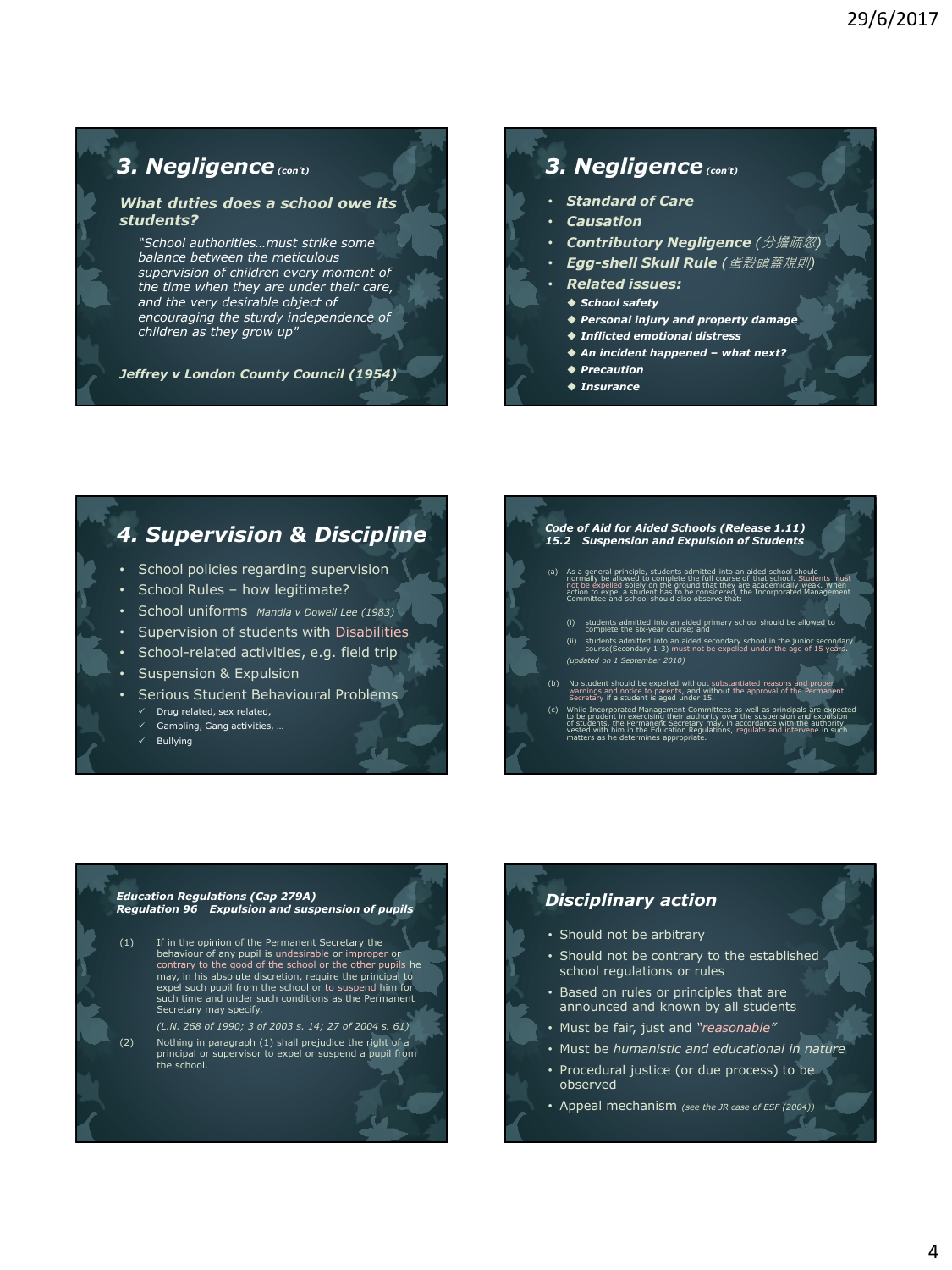### *"Reasonableness"*

- ... broadly construed to apply to regulations that maintain and advance the educational process.
- School and classroom rules cannot be so broad or vague, cannot be too narrow and tight
- *In Loco parentis* is bound by two standards: reasonableness and good faith without malice.

## *5. Property and Privacy*

- When students bring illegal items to school, e.g. drugs or weapons, do you have an obligation to respond?
- When students bring bothersome items such as water pistols or comic books, how will you respond?
- School may make rules that forbid students to bring certain items into the school setting, if the items are deemed to interfere with educational process.
- School may need to develop procedures for confiscation and later return of most items.
- Absent reasonable rules, educators run the risk of being accused of "*trespass of private personal property*".
- What about *locker and desk* searches? Reasonable cause?

## *5. Property and Privacy(con't)*

- Intellectual Property Ordinance (Cap.528)
- Personal Data (Privacy) Ordinance (Cap.480)
	- $\checkmark$  Check [here](https://www.pcpd.org.hk/tc_chi/data_privacy_law/6_data_protection_principles/principles.html) for details
- School policies and guidelines

## *6. Special Educational Needs*

- Diversity of students
- Physical or psychiatric disorders, emotional problems, or learning disorders. …..
- These children are entitled or have the right to an education.
- Potential issues: - Confidentiality – most student records must be regarded as confidential
	- Privacy personal data, data user, 6 data protection principles
	- Discrimination

## *7. Complaints and Remedies*

- Enhancing home-school communication through various means
- Fair, open and transparent school rules
- Procedures for handling complaints
- Resolving complaints through **mediation**
- Non-legal alternatives
- **Insurance**

# *Report to the Police …., yes or no?*

- Nature of the incident
- Possibly a crime, violence, ... etc.
- How serious? Someone seriously hurt? Valuable belongings?
- Under what circumstances?
- Parental consent? Yes or no?
- Advice from PSLO (警察-學校聯絡主任) Act honestly and prudently
- Possible consequences